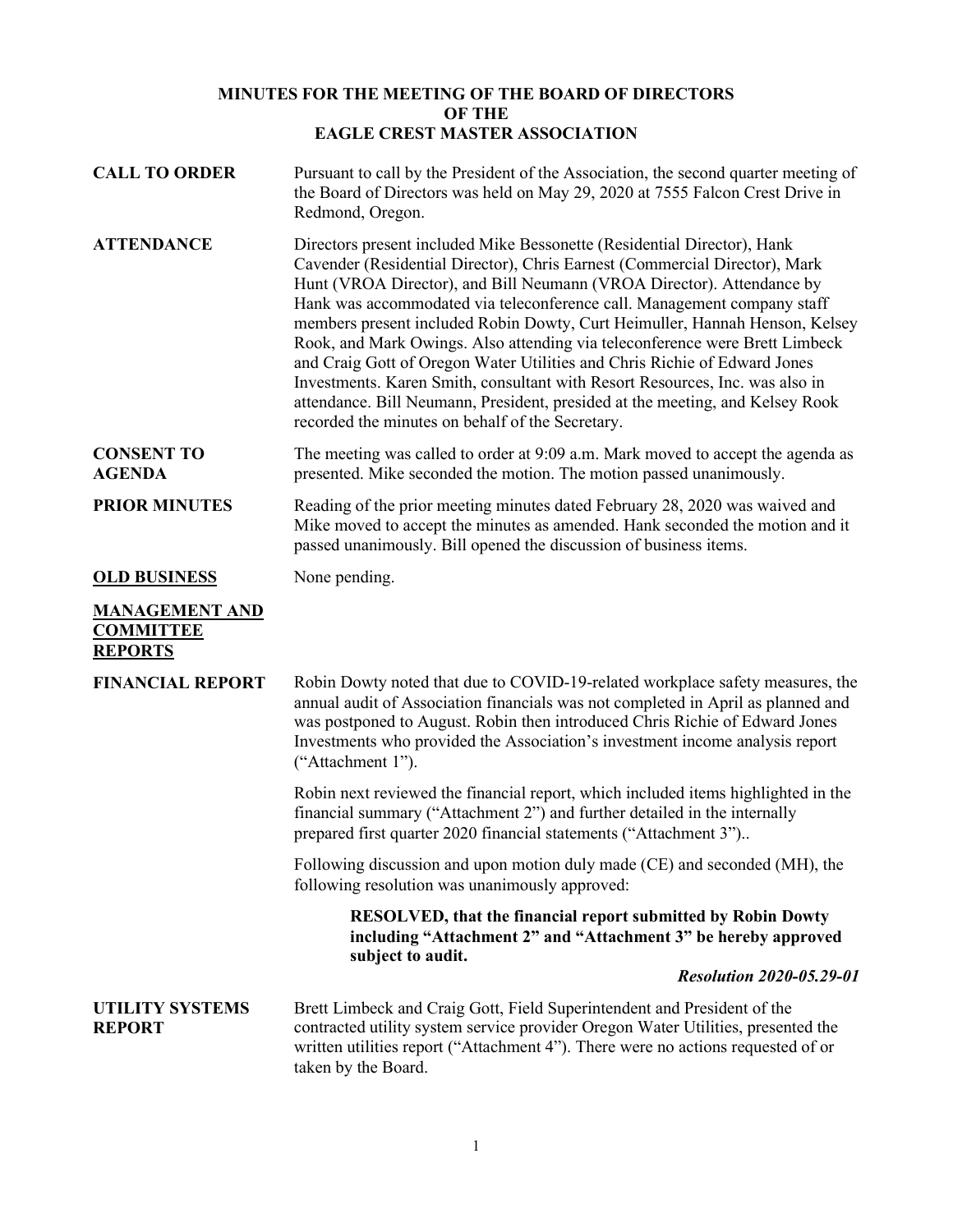| <b>BACKFLOW DEVICE</b><br><b>INSTALLATION</b><br><b>UPDATE</b>      | Hannah Henson verbally reported that since the writing of the Utilities Report, all<br>residential backflows have been installed.                                                                                                                                                                                                                                                                                                                                                                                     |
|---------------------------------------------------------------------|-----------------------------------------------------------------------------------------------------------------------------------------------------------------------------------------------------------------------------------------------------------------------------------------------------------------------------------------------------------------------------------------------------------------------------------------------------------------------------------------------------------------------|
| <b>OPERATIONS</b><br><b>REPORT</b>                                  | Hannah Henson presented the written operations report ("Attachment 5"), noting<br>that the Ridge Hawk Pool automatic chemical feeder will be installed next week.<br>Mike informed his fellow directors that following the first quarter board meeting,<br>the Estate Homesites Owner Associatoin has banned short-term relntals, with a<br>grace period for current rentals extending to August 2021.                                                                                                                |
|                                                                     | Following discussion and upon motion duly made (MH) and seconded (MB), the<br>following resolution was unanimously approved:                                                                                                                                                                                                                                                                                                                                                                                          |
|                                                                     | RESOLVED, that the repair and replacement of exterior building<br>assets at the equestrian building be approved, with costs to be paid<br>from the Facilities reserve fund.                                                                                                                                                                                                                                                                                                                                           |
|                                                                     | <b>Resolution 2020-05.29-02</b>                                                                                                                                                                                                                                                                                                                                                                                                                                                                                       |
| <b>COVID-19 MEMO</b>                                                | Hannah Henson presented her memo summarizing the Resort's response to the<br>COVID-19 pandemic ("Attachment 6"). Hannah read a letter from the River Run<br>Event Center Operator requesting a refund of association dues. The Board<br>directed management to deny the request and noted that there could be small-<br>buisiness loans or other government assistance available.                                                                                                                                     |
| <b>INSURANCE REPORT</b>                                             | Kelsey Rook reviewed the insurance claim report ("Attachment 7") noting that<br>one general liability claim was paid and closed in the current policy period.                                                                                                                                                                                                                                                                                                                                                         |
| <b>RESERVE EXPENSE</b><br><b>REPORT-2020</b><br><b>EXPENDITURES</b> | Karen Smith, reporting for Resort Resources, Inc., reviewed the Evaluation of<br>Reserve Account Expenditures vs. Budget per 2020 Reserve Study ("Attachment<br>8"), noting that there are no new variances requiring director approval included on<br>the report.                                                                                                                                                                                                                                                    |
|                                                                     | Following discussion and upon motion duly made (CE) and seconded (BN), the<br>following resolution was unanimously approved:                                                                                                                                                                                                                                                                                                                                                                                          |
|                                                                     | <b>RESOLVED, that the Evaluation of Reserve Account Expenditures</b><br>vs. Budget per 2019 Reserve Study ("Attachment 8") be approved.                                                                                                                                                                                                                                                                                                                                                                               |
|                                                                     | <b>Resolution 2020-05.29-03</b>                                                                                                                                                                                                                                                                                                                                                                                                                                                                                       |
| <b>GOLF OVERSIGHT</b><br><b>COMMITTEE</b>                           | Mike provided his Golf Oversight Committee written report ("Attachment 9").<br>The Board directed the committee to develop a scope of work for space planning<br>at the pro shop, to include restroom enhancements and a pavilion addition for<br>group events, and solicit a bid proposal from the ECM Construction Manager. A<br>content resolution or special board meeting could be called to determine budget<br>and scope of facility upgrades at the Resort Golf Course prior to the third quarter<br>meeting. |
| <b>ENVIRONMENTAL</b><br><b>CONTROL</b><br><b>COMMITTEE</b>          | Hannah Henson provided an update on behalf of committee chairperson Jim<br>Madison, who reported no new applications were received by the committee.                                                                                                                                                                                                                                                                                                                                                                  |
| <b>COVENANT</b><br><b>COMPLIANCE</b><br><b>COMMITTEE</b>            | Hank reported no new activity from the committee.                                                                                                                                                                                                                                                                                                                                                                                                                                                                     |